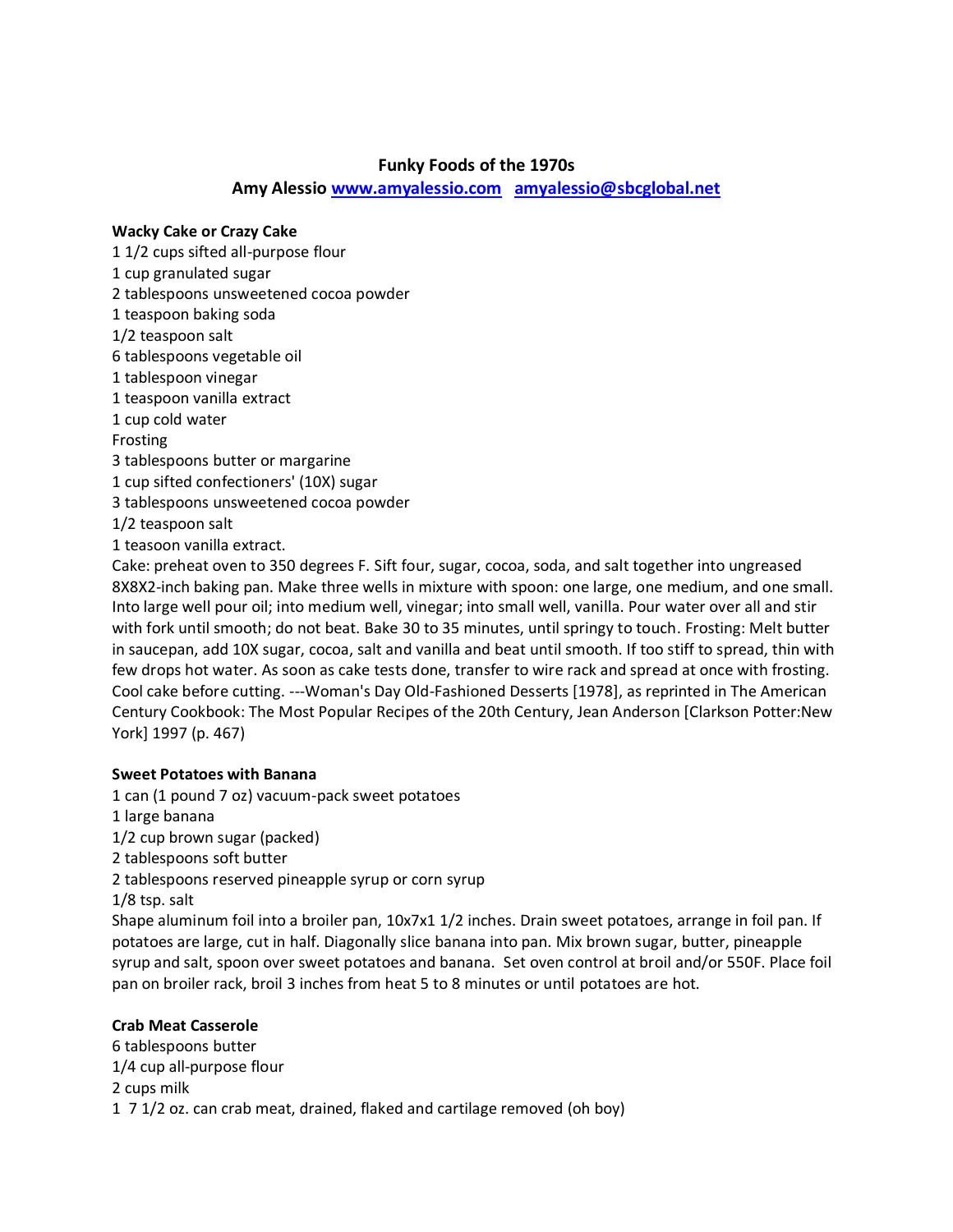2 hard-cooked eggs, chopped 1/2 cup chopped pimiento 1/2 cup fine dry bread crumbs 1/4 cup silvered almonds

In skillet, melt 4 tablespoons of the butter, blend in flour. Add milk all at once; cook and stir till thickened and bubbly. Stir in crab meat, chopped eggs, pimiento, 1 tsp. salt, and 1/8 tsp. pepper. Spoon mixture into 6 individual casseroles or baking shells. Melt remaining 2 tablespoons butter; toss with bread crumbs to combine. Sprinkle crumbs atop crab mixture. Top with slivered almonds. Bake, uncovered, at 350F for 20 to 25 minutes. Makes 6 servings.

#### **Sweet and Sour Meat Balls**

1 (8 oz.) jar grape jelly 1 bottle chili sauce  $1/2$  c. water 2 Tbsp. lemon juice 2 lb. ground beef 1 egg 1/2 c. corn flake crumbs Pinch of salt 1/8 tsp. pepper Combine jelly, chili sauce, water and lemon juice. Simmer for about 1/2 hour. Combine meat, egg, salt, pepper, corn flake crumbs. Shape into small balls. Add to sauce and cook 45 minutes to 1 hour.

### **Seven-Layer Blueberry Delight**

This recipe reminds me of the mushy cookie pudding my family loves. It is another recipe from the "World of Desserts and Delicacies From Solo," 1976. The caption on this one is "A rich, luscious dessert, not meant for the diet-minded!"

- 2 cups crushed vanilla wafers
- 1/2 cup butter, softened
- 1 1/2 cups confectioners sugar
- 2 eggs
- 1 (12-oz.) can Solo Blueberry Filling
- 1 (3 1/2-oz) package vanilla instant pudding
- 2 cups milk

1/2 cup finely chopped nuts

1 cup heavy cream or 2 cups whipped topping

Sprinkle wafer crumbs on bottom of 9-inch square pan, reserving 1/4 cup for topping. Beat butter, confectioners' sugar, and eggs together with an electric mixer until smooth and well blended. Pour over crumbs in pan. Spread blueberry filling over creamed mixture. Prepare instant pudding according to package directions, using 2 cups milk. Pour over blueberry filling. Add layer of chopped nuts. Whip cream until stiff and spread on top of nuts. Sprinkle with reserved wafer crumbs. Refrigerate 8 hours before serving.

### **Watergate Salad**

- 1 (15 1/2 ounce) can crushed pineapple
- 1 (3 ounce) package pistachio pudding mix
- 1 (9 ounce) carton Cool Whip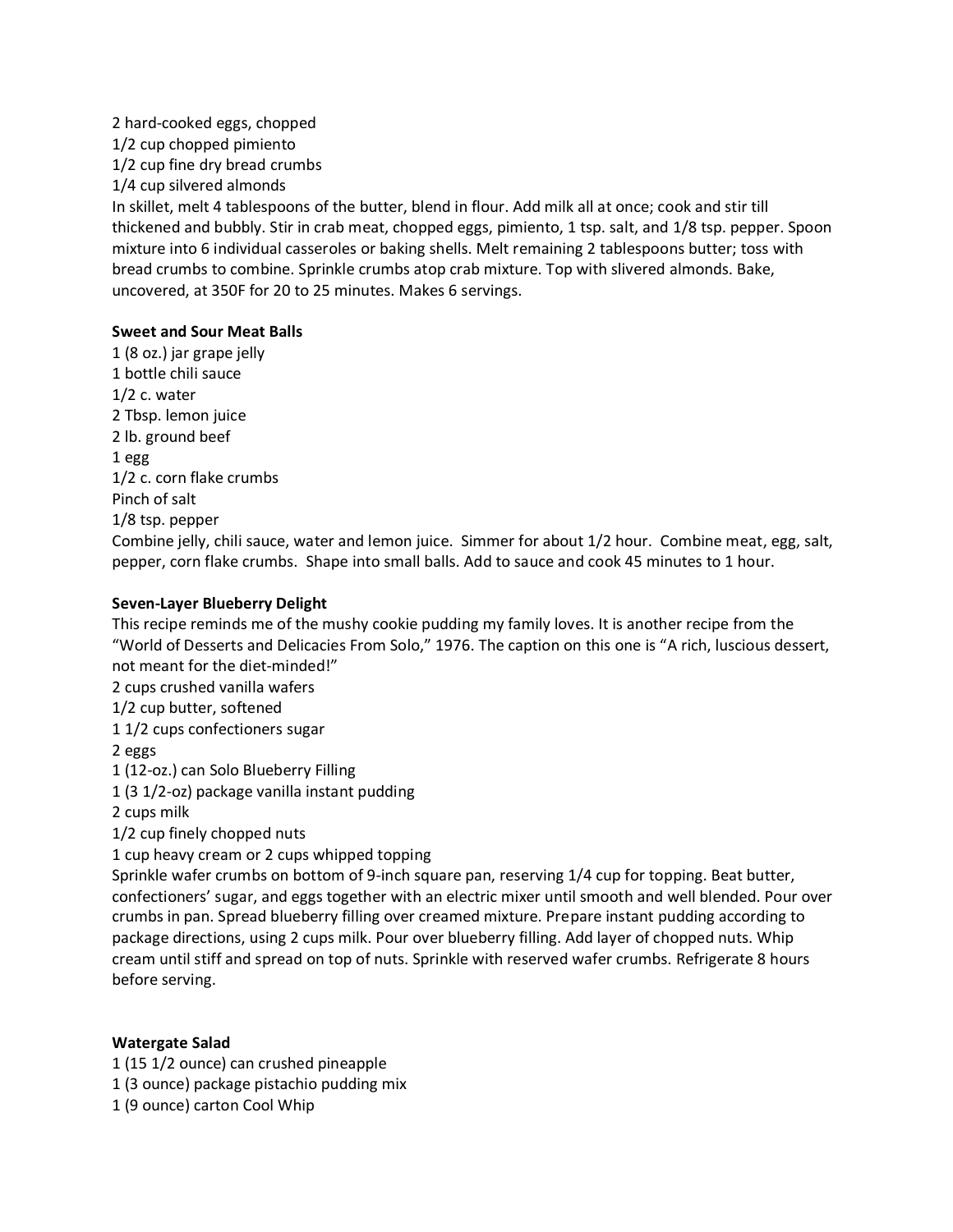1/2 cup chopped nuts (preferably pecans)

3 bananas, diced

1 cup miniature marshmallows

1/2 cup maraschino cherries, cut in small pieces

Put pineapple with juice in a bowl. Stir in pudding mix. Mix well. Stir in remaining ingredients. Chill until ready to serve, at least 1 hour.

# **Watergate Cake With Coverup Icing**

<https://answers.yahoo.com/> (under Food & Drink/Recipes) for both Watergate recipes

1 pkg white cake mix 3/4 cup vegetable oil 3 large eggs 1 cup 7-up or club soda 1 1 (3 oz) pistachio instant pudding 1 cup chopped nuts (pecans are the best) 1/2 cup coconut COVER-UP ICING: 6 oz whipped topping mix (dry) (2 envelopes) 1 1/4 cups milk 1/4 cup pineapple juice 1 (3 oz) package pistachio instant pudding 1/2 cup coconut 3/4 cup chopped nuts (use pecans if that is what you used in the cake. match the nuts) crushed pineapple, drained, reserve juice maraschino cherries Combine the ingredients in the order given, blending well after each addition. Pour into a 13x9-inch pan and bake in a preheated 350 degree F. oven for 35 to 45 minutes, or until the cake tests done. ICING:

Combine the topping mix, milk and pudding. Beat until thick. Spread on the cake (the icing will be a light green color). Sprinkle with the coconut and chopped nuts and top with pineapple and cherries.

## **Green Goddess Dressing Recipe** (Simplyrecipes.com)

Vary the proportions of the herbs to suit your taste. If you want, add some ripe avocado to the mix.

2 teaspoons anchovy paste or 2-4 canned anchovies

1 small garlic clove, minced

3/4 cup mayonnaise

3/4 cup sour cream

1/2 cup chopped parsley

1/4 cup chopped tarragon

3 Tbsp chopped chives

2 Tbsp lemon juice

Salt and black pepper to taste

Put all of the ingredients in the bowl of a blender or food processor and blend or pulse until you get an evenly smooth dressing, about 30-45 seconds. Serve as a dip, or toss with salad greens for a dressing. The dressing should last about a week in the fridge. Read more:

http://www.simplyrecipes.com/recipes/green\_goddess\_dressing/#ixzz3dG4rJ9Qd